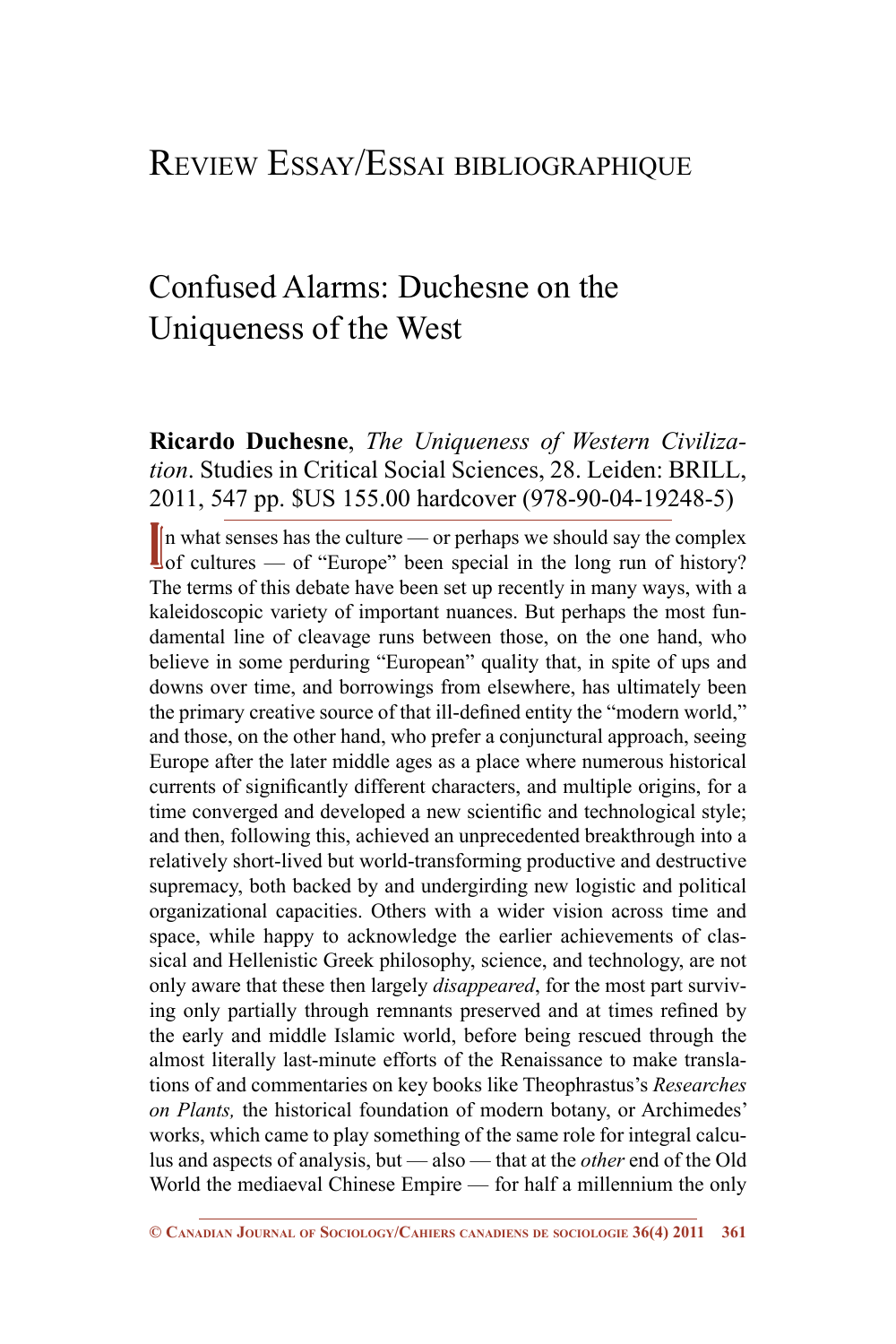culture that printed books — had risen to economic primacy, and that at least in quantitative respects it probably outranked Europe until around the start of the 19th century.

There have been numerous debates on these issues — one of the more engaging of which has been playing out here in the pages of the *CJS*  $(31:4, 33:1,$  and  $36:2)$  — but, sad to say, too many of them have seemed to pursue ideological rather than scientific ends. The uncompromisingly pro-European cultural extremists, sensitive to the seemingly now sinking relative position of the Western world, often appear anxious to seek solace in the assertion of a unique European contribution to world history and a unique greatness that they fear is now crumbling away. Their view indeed has some truth, but is only a part of a much larger picture. The motives of the more extreme proponents of the other perspective, namely that the originality and importance of Western scientific, economic, and creative achievements have been exaggerated, and that Western economic supremacy, for the short time it lasted, was based more on plundering or stripping the wealth of others than on any mastery of more reputable skills, are harder to understand, in their unbalanced obsession with what, too, is only a limited part of the truth. A few of the greatest, like the late Joseph Needham, a scholar of prodigious learning in the sciences and the humanities of both Europe and China, though arguably inclined to exaggerate and over-ideologize on occasion, have been genuinely moved by the desire to rectify a massive disequilibrium in the historiography, in his case the ignorance and neglect in the West regarding premodern Chinese science and technology, and the major role that the latter played in the launching of early modern Europe. In the writings of some contemporary Chinese scholars, often of high ability, the undeniably substantial achievements of premodern China are now being at times inflated beyond reason in what seems to be an attempt to salve the pain of having been left "behind" for a time in the historical race, if one may so call it, and to pretend that there never really was much difference. For their Western associates in this revisionist attack, the desire to restore a kind of "equality" out of a sense of fairness to China — and, more generally, to the non-West — while it is in a way morally admirable, too often has overdone, and hence — for critical readers — undone, its would-be remedial efforts. This has once again distorted understanding, albeit in different directions. There may in addition be an element here of misplaced psychological displacement activity, a frustrated attack, so to speak, on a proxy enemy, the source of whose motivation — it might be speculated — flows at least in part from an underlying dislike of many aspects of the "modern" world, and what is felt to be its dehumanizing of social and economic life, and its strategically self-destroying exploitation and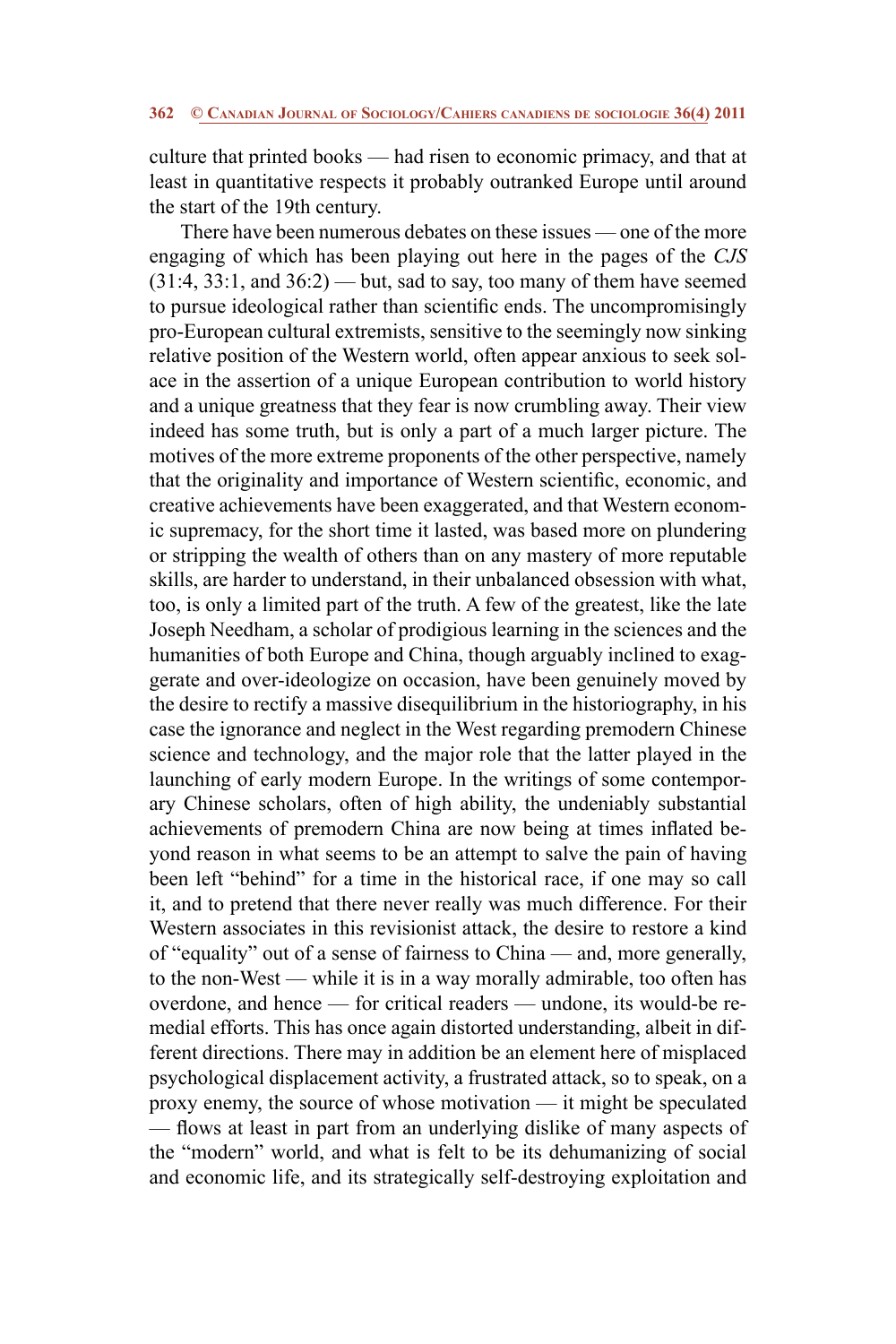destruction of the natural environment. I can sympathize with the feeling behind this view, but these often inchoate impulses need to be kept under the tight control of logic and evidence if they are not to blur the clarity of historical vision.

Richard Duchesne's *The Uniqueness of Western Civilization* is the most recent contribution to this somewhat confused and confusing controversy. It belongs unambiguously to the first school outlined above, who might be called the "restorationists" in implied contrast to the "revisionists" of the second school, but is unusual and commendable in attempting, above all in two long early chapters (the second and third), to confront the revisionists' specific arguments head-on. The real trouble is that *neither* side, at least in the case of China, has a solid enough factual base in many important areas to warrant arguing with the kind of confidence they tend to show. An example is the population dynamics of the densely inhabited lower Yangzi delta in late-imperial times. It is becoming fairly clear now that it is misleading to describe it as just having *either* a "high" *or* a "low" mortality; a truer picture is probably given by saying that it had a savagely heavy perinatal and early childhood mortality *combined* with what was, at least by early modern standards, a very moderate later childhood and adult mortality, where a female's expectation of life if she made it to 10 was on the order of 41 more years. There was a marked shifting of demographic gears somewhere well before the age of five. Only a few rather special sources open the window on early childhood, however. It was largely occulted — as was, in direct terms, the birth rate. There was also a wide range of variation in the expectancy of life at birth at the level of the prefecture or county, in the extreme case up to 13 years, a gap that had already approximately halved by the age of ten (Elvin and Fox 2008, 2009; Elvin 2011). And this was only one region, albeit the most important. Despite this continuing problem of data blur, which the current state of the field makes all but inevitable, Duchesne probably wins most of his cases on economic issues relating to the comparison between Europe and China, even if only narrowly on points more often than not. And for this these two chapters are well worth reading — but very cautiously!

The polemical logic is not so effective elsewhere. *Uniqueness* is, to use old-fashioned examiner's terminology, an alpha-delta book — with some very good and some unnervingly bad components. It is also all but impossible to review fairly, at least in a brief compass. I will therefore proceed mostly by responding to the five main points that he helpfully lays out in his preface. These are as follows: (1) a great deal of often shoddy recent historiography and social science have devalued the intrinsic quality of Western civilization; (2) recent "revisionist" historical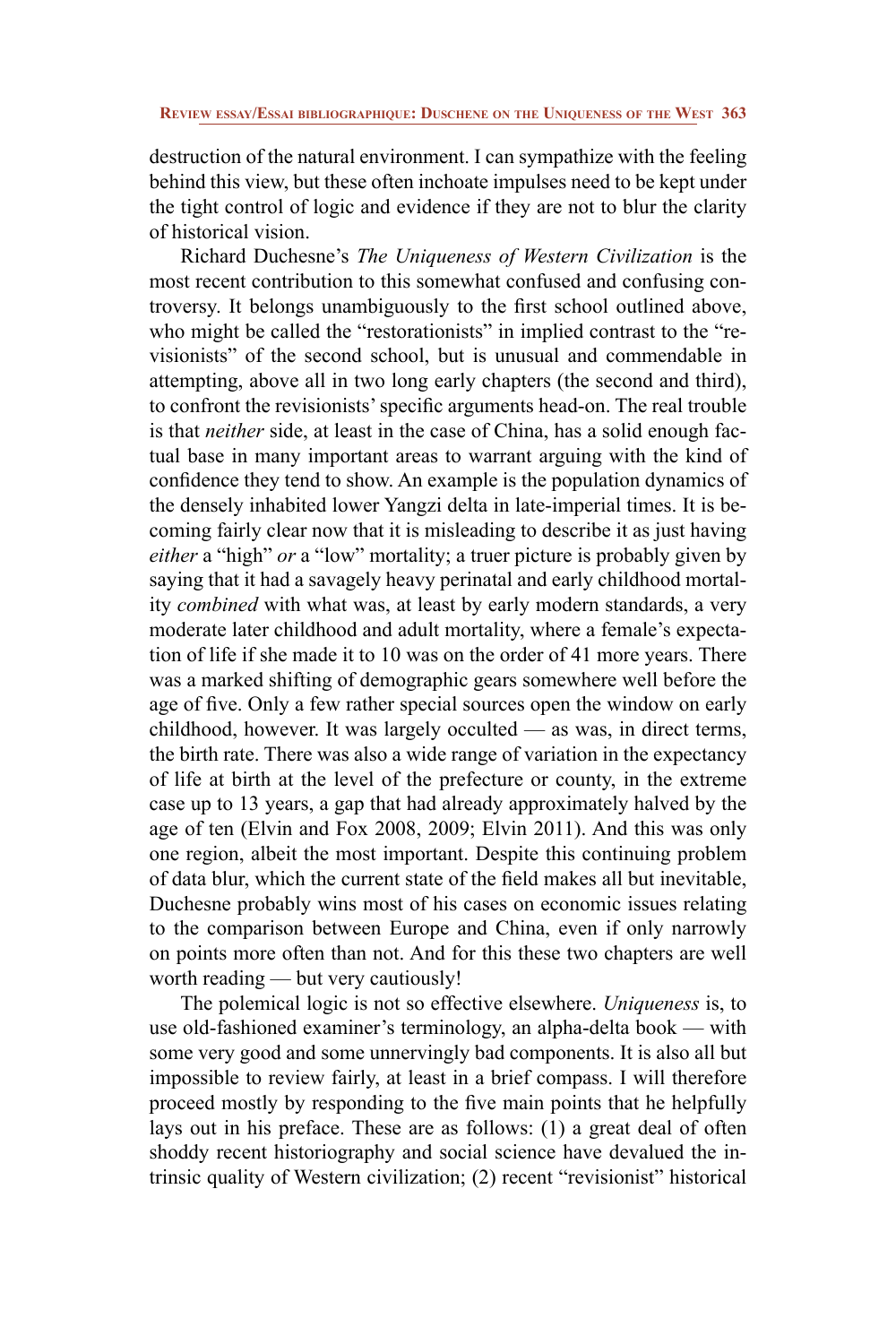writing has seriously underestimated Western achievements between approximately 1500 and the present day; (3) for at least during the twoand-a-half millennia since classical antiquity, and probably far longer, the culture of the "West" has *always* been "in a state of variance from the world"; (4) a virtually unique "liberal-democratic culture" was crucial to the rise of the modern West; (5) the West's restless creativity ultimately derives from the war-like "aristocratic egalitarianism" of the early Indo-Europeans. Space being limited, I will express myself in response to these ideas as bluntly as he summarizes them. Needless to say, both our full positions are more nuanced. *Nota bene*: what follows is therefore only a selective *tour d'horizon.* 

Duchesne's first thesis is that since about the 1960s there has been "a devaluation of Western culture" that was part of an intellectual movement that has included "anthropological relativism, critical theory, dependency theory, evolutionary materialism, post-modernism, feminism, and identity politics." This omnium-gatherum style is symptomatic of the author's distaste for making important distinctions. Most of these names are labels for hypertrophied forms of earlier styles of thinking that, when done well, have had a legitimate scientific or interpretative justification. For example, effective cultural anthropology can hardly be done without a serious effort at mental transference by the researcher of his or her own mind-set into the ways of thinking and feeling of another society, even if this psychological realignment is only temporary. One's own moral judgment needs to be to a large extent suspended during the process, even if not necessarily — in the last analysis — in any way rejected. Usually what happens is that the inquirer's acceptance will be broadened in certain respects, and, conversely, in a few at least, his or her moral resistance hardened. But understanding will for the most part be deepened. Were the traditional Naxi of northern Yunnan province in China, necessarily worse or unhappier for not having any institution that could be regarded as "marriage"? Whatever one's intuitions regarding this matter, it cannot be fairly judged *a priori*. The expanding importance given to the narratives of women in history and sociology gave to the traditional male monody a vital new bass line (in a sense, the crucial role of demographic reproduction) and a counterbalancing counterpoint (often marked by an alternative subtle and subversive sensibility — a classic in this genre being Ruth Cowan's *More Work for Mother*) that enriched both disciplines out of recognition. When this edged into a routinely dogmatic and at times male-hating form of feminism, it could be a dispiriting waste of energies and talents. Dependency theory, for its part, drew important attention to the painful distortions induced in many non-Western societies too weak politically and economically to resist the self-interested pressures of the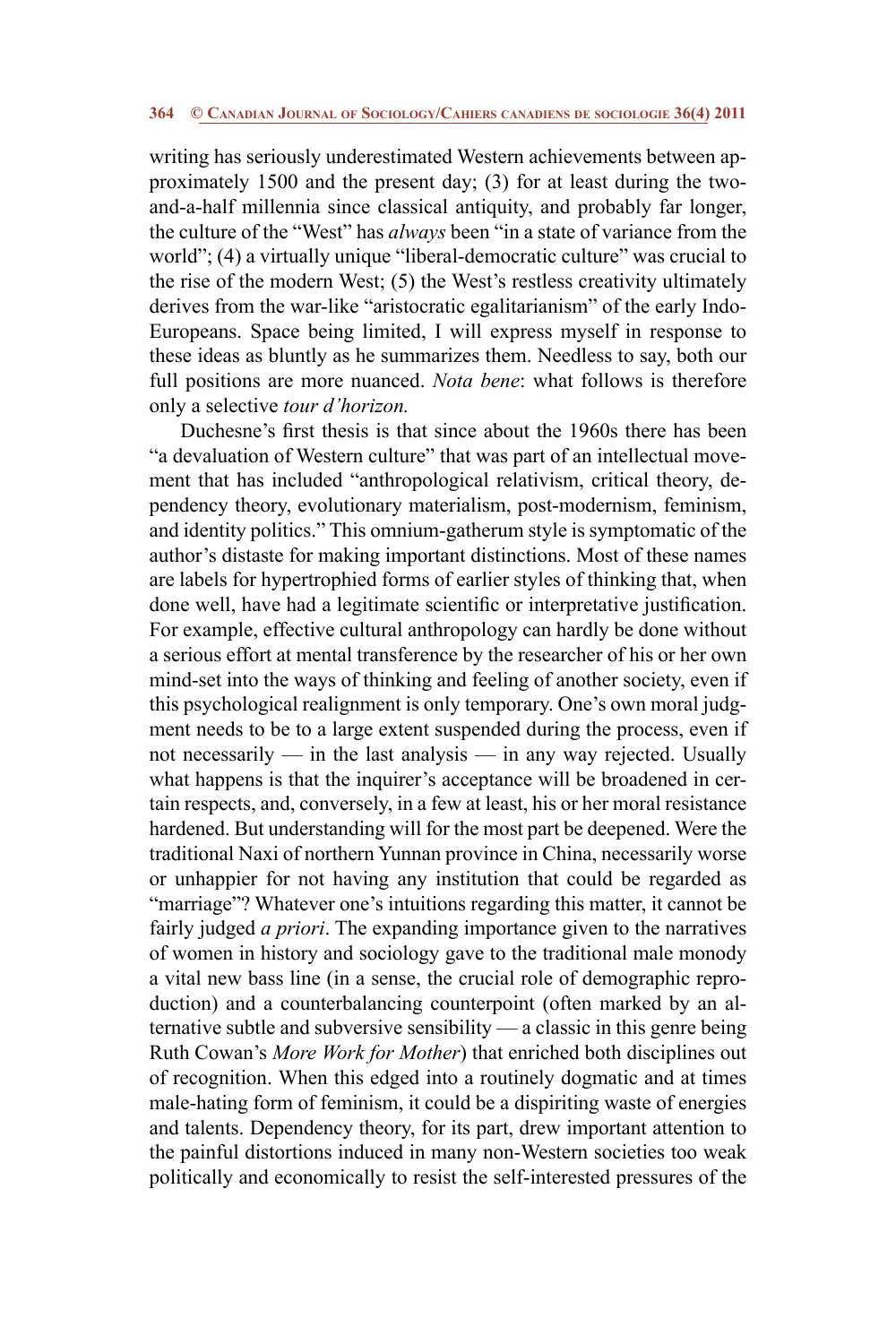developed West, even if its causal claims could too easily degenerate into simpleminded overstated scapegoating. The reader can handle most of the others him- or herself. As for "evolutionary materialism," is the author *per contra* implicitly advocating "creationist idealism"? If so, does he realize that this additionally involves jettisoning a large swathe of hard, well-established modern science that lies *outside* evolutionary biology, notably the physics used to estimate geological time?

The second part is devoted to refuting the revisionist "dismantling" of the "'Eurocentric' consensus on 'the rise of the West'." Much of the detailed refutation, as has already been said, is quite skilfully done. These are some of the alpha parts of the book. Nor is it wholly untrue that a number of scholars in this area have come close to arguing, as Duchesne asserts they have, that "the Industrial Revolution was the one transformation [i.e., the sole one] that finally set Europe on a different path of development." But the complex of issues involved here is more subtle than he indicates. For around three millennia, *most* of the Eurasian world, including its North African edge, has been the scene of an endless to-ing and fro-ing of techniques and ideas, without which modern Europe would not have happened. Think of the lists in Needham's *Science and Civilisation in China* (1956 — with a volume or two by colleagues still to appear, though Needham himself died in 1995) of Chinese creations like paper, gunpowder, the mariner's compass, and the axial rudder, just to begin with. (As regards printing, the transference from China to Europe, though highly probable, still lacks conclusive demonstration.) Cutting off a domain called "Europe," as Duchesne does, raises difficult questions about both dates and demarcation. Classical "Africa" included Alexandria, home to some of the greatest Hellenistic scholars and scientists of the ancient world, as well as, when no longer "European," cities like Tunis, the birthplace of Ibn Khaldun (1332–1406), one of the handful of the world's greatest historians, and the founder of economic history, as can be seen from Franz Rosenthal's three-volume translation *The Muqaddimah* (1958). If Duchesne wants to have a "Europe" culturally distinctive from early times, the multicultural cauldron in the Ancient Near East, which included the eastern end of the Mediterranean, and out of which so much of the culture of the classical world drew its inspiration, poses an insuperable difficulty. It is also worth remembering that *both* European Christendom *and* Islam were, however grudgingly the inheritance was acknowledged, to a great extent the religious heirs of ancient Israel, a seedbed of spiritual inspiration that is strangely little mentioned in this book.

There have probably only been two periods when Europe, broadly interpreted, was arguably distinctive in, if we may so express it, a world-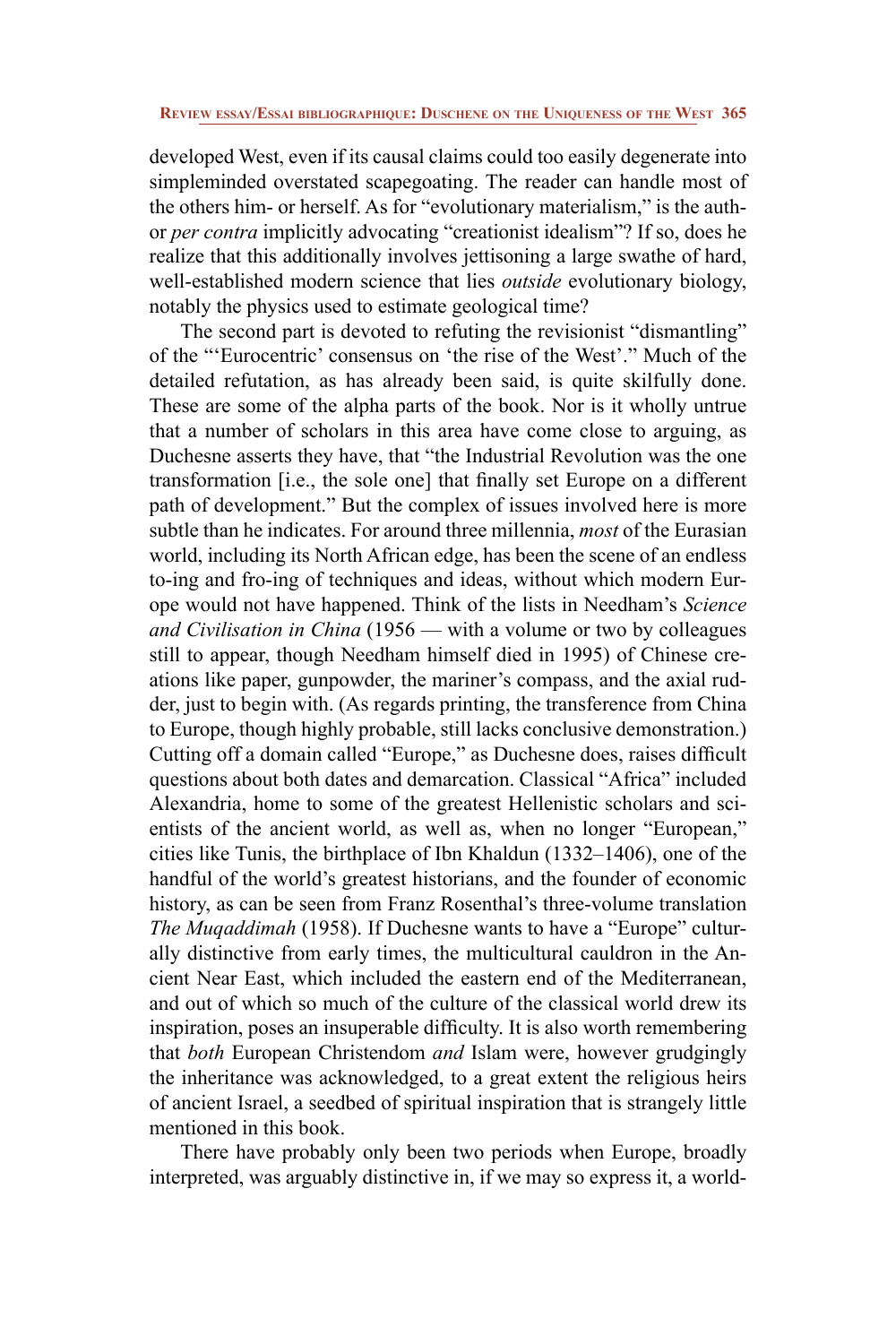historic way. The first occasion was the early Hellenistic period, its intellectual heartland in the triangle between Alexandria, Rhodes, and Syracuse, the home of Archimedes, as described by Lucio Russo in his crucial *The Forgotten Revolution: How Science Was Born in 300 BC and Why It Had to be Reborn* (2004). The second was the period from perhaps about 1600 to some recent time such as 1950. If one has a scholarly background outside of Europe, as is mine with its focus on premodern China, one acquires a basis for contrast that lets one easily sense that something dramatic is happening around 1600, if one strays enough to read through a number of the key European works. To take my own particular interest, I will not easily forget my awareness of this when first studying Camerer's *De sexu plantarum epistola* (Letter on the sex[uality] of plants) of 1694. This is a miniature masterpiece of summarized and analyzed observations *and experiment directed at testing a conceptual model*, in a context of breathtaking honesty about both what he had done and also failed to do. The book is the foundation text of modern plant science — and I found myself saying to myself , almost in a state of shock, something like "so *that* was *when* and *how* it happened!" Camerer's breakthrough, in turn, has to be put into the context of two centuries of endlessly improving botanical observations, and of corrections and extensions of ancient works, together with the development of an increasingly systematized vocabulary and taxonomy, as well as ever more numerous publications, fierce controversies, and fruitful errors. Duchesne is sharply aware of this transition, as can be seen from his footnotes 19 on p. 108, and 17 on p. 148, and it is a pity he does not focus on it as the heart of his inquiry. A full sensitization, though, also includes knowing, by way of contrast, a work like Li Shizhen's monumental but in no way "modern" *Bencao gangmu* (Herbal arranged by greater and lesser categories) of 1596, no less than Theophrastus's *Researches on Plants* (now wonderfully translated into French by Suzanne Amigues) from almost two millennia earlier. With three centuries of hindsight, one knows as one reads that the door to Darwin is now starting to swing open.

But what about the gap in time? The vast hiatus between the first period of "European" world-historical intellectual innovation and the second? At its very shortest, let us say the millennium between John Philoponus in the 6th century CE, who refuted Aristotle's theory about falling bodies, and William Gilbert's unabashedly aggressive assertion of new truths *On the Magnet, Magnetic Bodies, and the Great Magnet that is the Earth*, published in London in 1600. The hiatus when — in spite of an important, but limited and partly derivative, later mediaeval European creativity beautifully chronicled by Alistair Crombie (1994, and earlier) — science was mostly conserved and created anew outside Europe, as in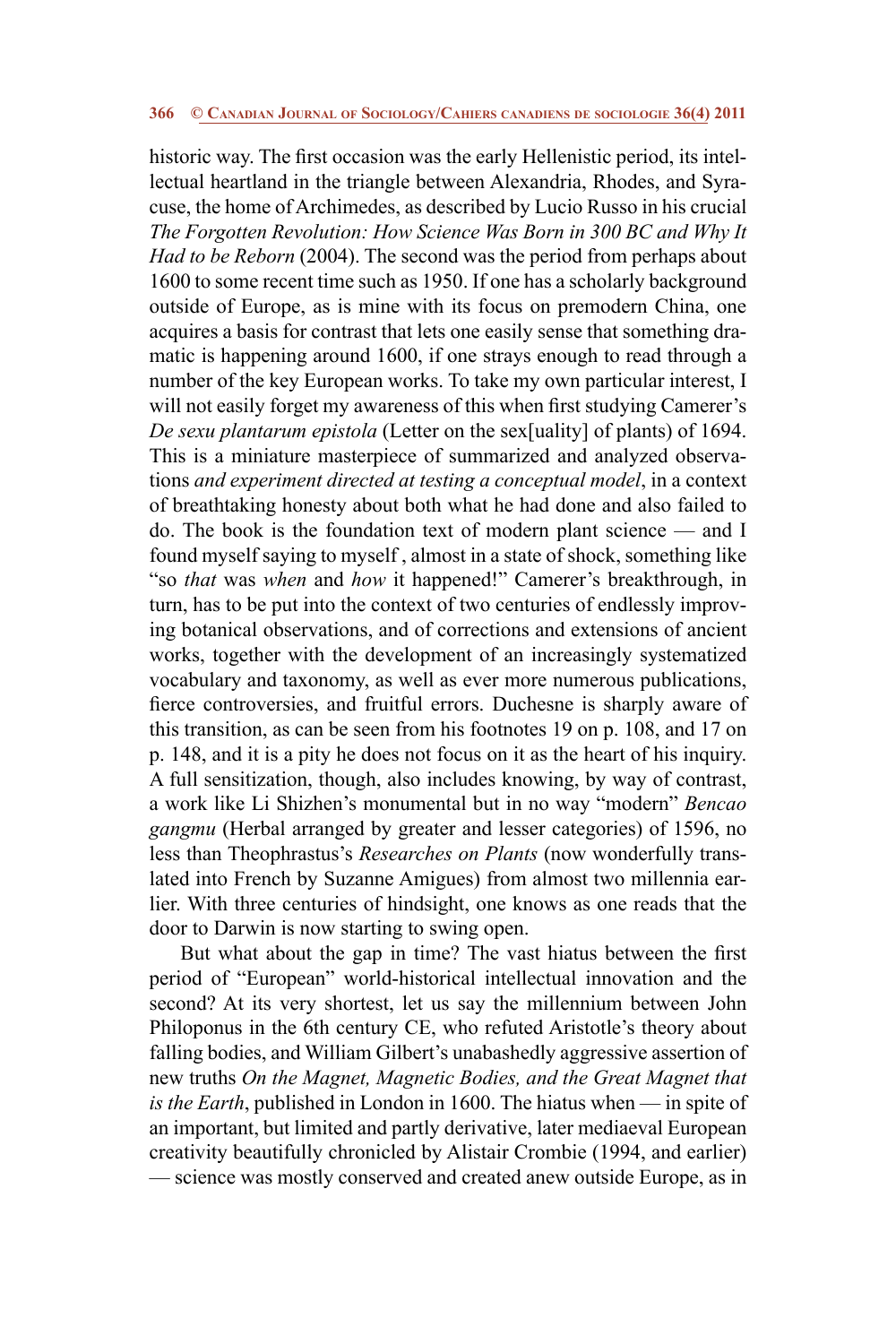the optics of Ibn Sahl (c. 940–1000 CE) and Ibn al-Haytham (965–1040 CE). How can the second of these "Europes" really be regarded as having been intrinsically the same as the first? Surely the "revisionists" were far from being mistaken in feeling uncomfortable with the extreme form of Eurocentrism, even if they have too often taken their reaction somewhat too far?

The differences between Europe and China often varied greatly in degree from one period to another. An intriguing example is that both in northern China and in Lucca and Bologna in Italy water-powered multispindle spinning and silk-twisting were invented at about the same time, namely the later 13th century. This technology later *died out* in China, but *remained* in Italy, eventually to inspire some of the earliest triumphs of the western Industrial Revolution (Endrei 1968; Elvin 1996). Thus whatever the supposed long-lasting deep-level differences between the advanced regions of Europe and other relatively advanced parts of the world in some particular domain of activity, these could sometimes be demonstrably minimal at one time and quite striking at another, as had become the case for spinning around 1750–1800. Conjunctures were always changing, and people were both changing them and being changed by them. This surely has to cast doubt on the usefulness of any theory of a perduring difference as an explanatory factor for the different histories of different parts of Eurasia.

The third objective of *The Uniqueness of the West* is to argue that "the West has always existed in a state of variance from the rest of the world's cultures." If we set aside for the moment both the cultural links of Europe with the ancient and also to some extent the mediaeval Near East, as well as the truism that *all* different cultures differ from each other by definition, otherwise they would be treated as belonging to the same culture, there are some interesting angles to explore here. For example, as regards ideas about how the universe may have come into existence, there would seem to be several *overlaps* in the ideas of the late Hellenistic and early Roman imperial age on the one hand and the approximately contemporary late pre-imperial and early imperial China on the other. Both had, *inter alias,* (1) theories of endogenous cosmic self-development, as in Epicurean philosophy and familiar to us from Lucretius, on the one hand, and the totally immanent self-originating and self-shaping *Dao* or Way of Happening in China on the other; and also, alternatively, (2) theories of the shaping of existing matter by some external power like the supernatural *dêmiourgos* imagined by Plato which is paralleled by the Chinese Shaping Force or Transformer, the *Zaohua*, also in the late pre-imperial and early imperial periods. This pair of parallels fades away when in Europe the *creatio ex nihilo* become estab-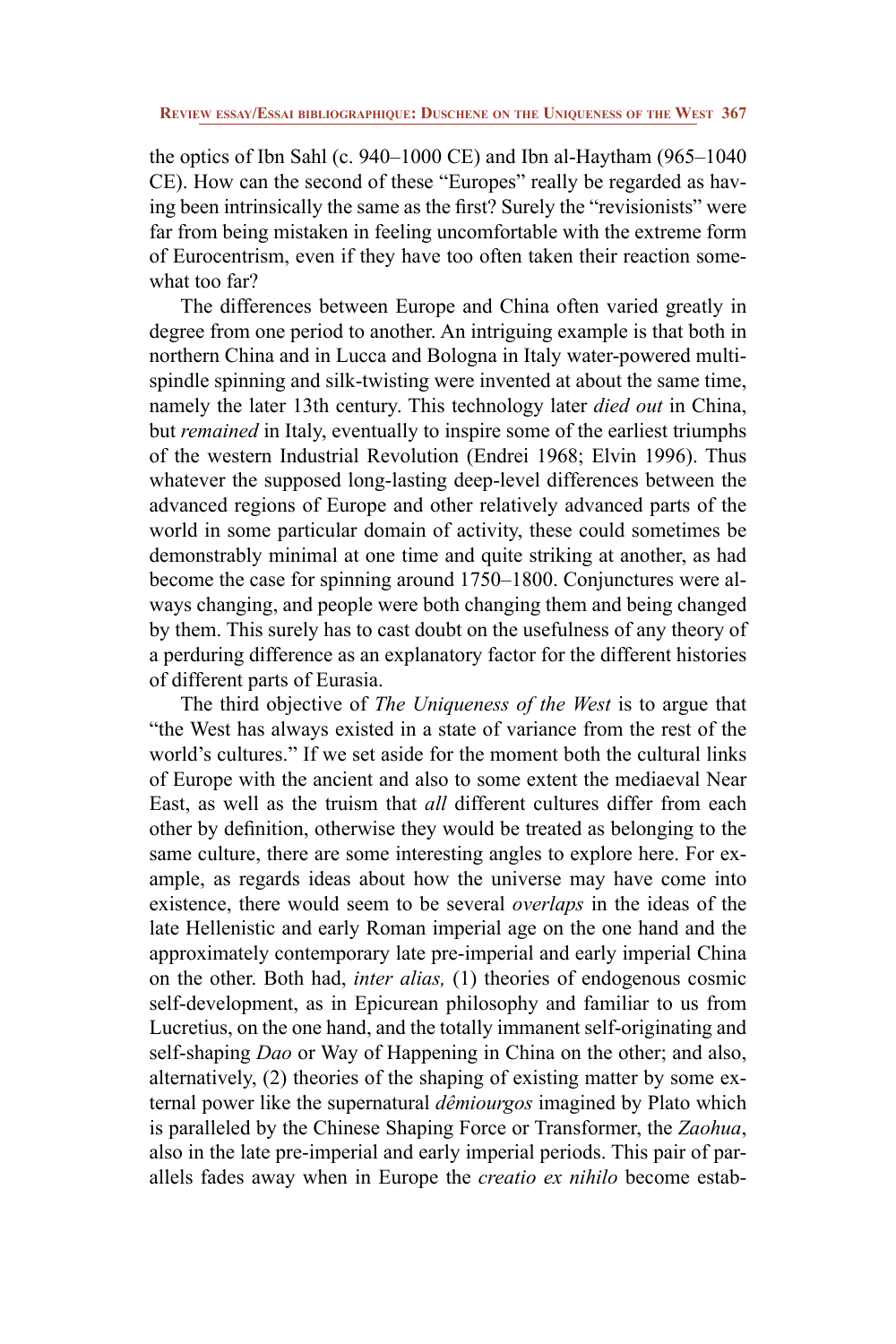lished Christian orthodoxy after Tatian and Augustine. Later, in what we might loosely term the central and later part of the Middle Ages, we find that alchemy and astrology were active *both* in China *and* Europe, with some important differences of course. Even more surprisingly there was concern among serious thinkers in both areas with the issue of what in the West is called "theodicy." Can the actions of the supreme cosmic power be regarded as always morally just? Are people always so wicked that they deserve to suffer as they often do? Some scholars would regard the supreme power in China, a term we normally translate as "Heaven" (*Tian*), not "God," as not so different from "God," particularly as it was sometimes personified as *Shangdi* (roughly "Supreme Lord" or a number of other somewhat comparable translations). Others would maintain that these two metaphysical entities were essentially different. Even hypothetically accepting this latter assertion (whose plausibility depends mostly on how finely one wants the analytical focus to be turned up), the cores of the actual debates had a lot in common. For details on all the foregoing see the overview and the introductions to individual chapters in Hans Ulrich Vogel and Günter Dux (Vogel and Dux 2010). Even if we agree with Duchesne's doubtful thesis of a long-lasting European "state of variance," it was surely of a different degree in many different dimensions at any given time. And these degrees surely also varied significantly through time.

It is also Duchesne's view that a key question is "why the great accomplishments in the sciences and arts have been overwhelmingly European." But were they? How does one adjudicate? Let us begin with the second of these categories, the "arts," as the issue here is simpler. Put directly, he shows, so far as I can see, no signs of the deep familiarity with the arts of *any* of the great historical non-European cultures that might entitle him to say what he says. The rich nature poetry of China in the period between the Han and the Tang dynasties, where Xie Lingyun's "Living in the Hills" (*Shanju fu*) has as much right to be called the world's greatest environmental poem as Lucretius's "On the Nature of Things" (*De rerum natura*) has to be called its greatest scientific poem. The majestic landscape paintings of the Southern Song and Yuan dynasties are masterpieces of observation and brushwork that can stand comparison with any Western works on comparable themes. Cao Xueqin and Gao E's panoramic 18th century *The Story of the Stone* (or *A Dream of the Young Ladies" Apartments*, in Chinese the *Honglou Meng*), is one of the four or five greatest novels ever written. Also of this company is the earliest major novel of all: *The Tale of Genji* first read to the Japanese Empress's Court ladies by Lady Murasaki in the 11th century. Such extraordinary artistic achievements cannot be simply dismissed. Sometimes, more-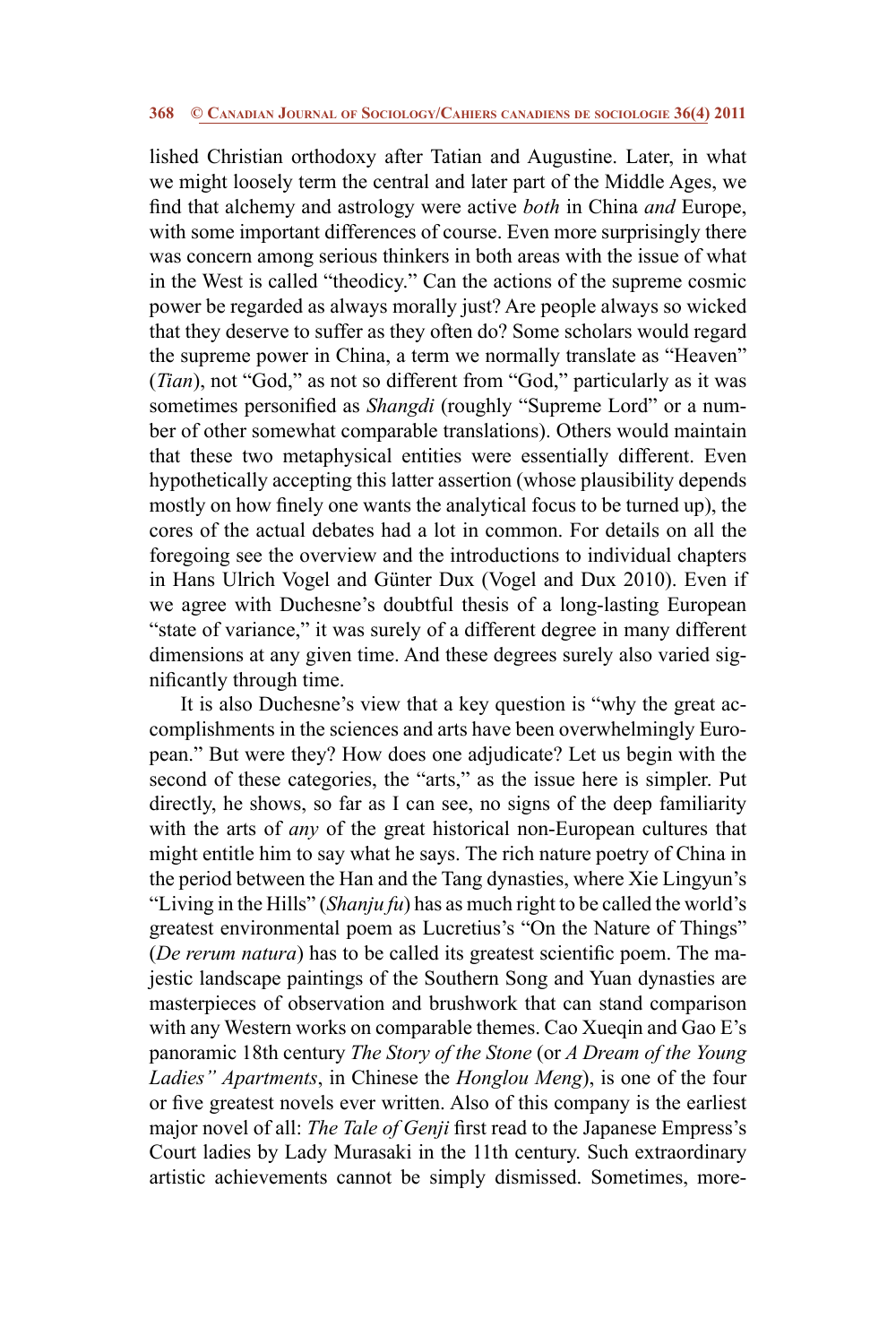over, a non-European literary sensibility opens up an entire realm of experience touched on only fleetingly, if at all, in Europe. Since the 1950s, one of the more familiar examples has been the world of the Japanese *haiku* (best read with the help of the translations and commentaries by R. H. Blyth): their precision of focus on the minutest and most humble or evanescent aspects of life and nature can stir somewhere in the back of the mind a strangely powerful Zen-inspired sense both of all there is that exists, and of the causal interlocking of everything that happens. If we turn to India we can find other examples of great works, such as the plays of Kalidasa admired by Goethe. But let us leave it at that for literature. Here, to the extent that one can make objective statements about matters of aesthetic evaluation, Duchesne is wrong.

Music would be a harder case to argue against. The achievements of Western music in, roughly speaking, the half-millennium following Guillaume de Machaut in the 14th century, have no parallel in other histories in their development of a polyphony and harmony that led to a treasure-house of sonic creations without peer. Also a uniquely complete notation created by Guido d'Arezzo and his successors. It is once again true here, though, that some non-European musics can evoke feelings and produce effects, partly by distinctive tunings and intervals, that are not traditionally within the ambit of traditional Western music. Hindustani classical music, as exemplified by the early sitar playing of Ravi Shankar and Ustad Vilayat Khan, for example, whom I listened to enthralled when I was an undergraduate (and an addict of the then ultramodern Webern), was based on an emotionally vibrant and technically sophisticated heritage. And the accompanying *tabla*, the Indian tuned drum played with the fingertips, permits a virtuosity denied the Western kettledrum and a subtlety unknown to the Western orchestral percussive "kitchen." But music, which offers some real if limited support to the author's case, is, oddly, not part of the book.

The other part of this third thesis, that of "great accomplishments" in "the sciences" being "overwhelmingly European," requires attention to definitions and to period. Since the main discussion in Duchesne's book concerns the social and intellectual *preconditions* for modern achievements in the sciences and technology, this is what I shall focus on. I don't think there can be any dispute that from the end of the 16th through the 20th century, the Europeans monopolized all but a handful of the major scientific breakthroughs. One has to hunt hard to find the few authentic exceptions, such as Zhu Zaiyu's correct mathematical formulation, based on experiment, of the rules for equal-temperament tuning of both stringed and wind instruments published in 1595, on the order of 20 years after its discovery (*History of Technology* 2004*,* vol. 25, pp. 89–96). But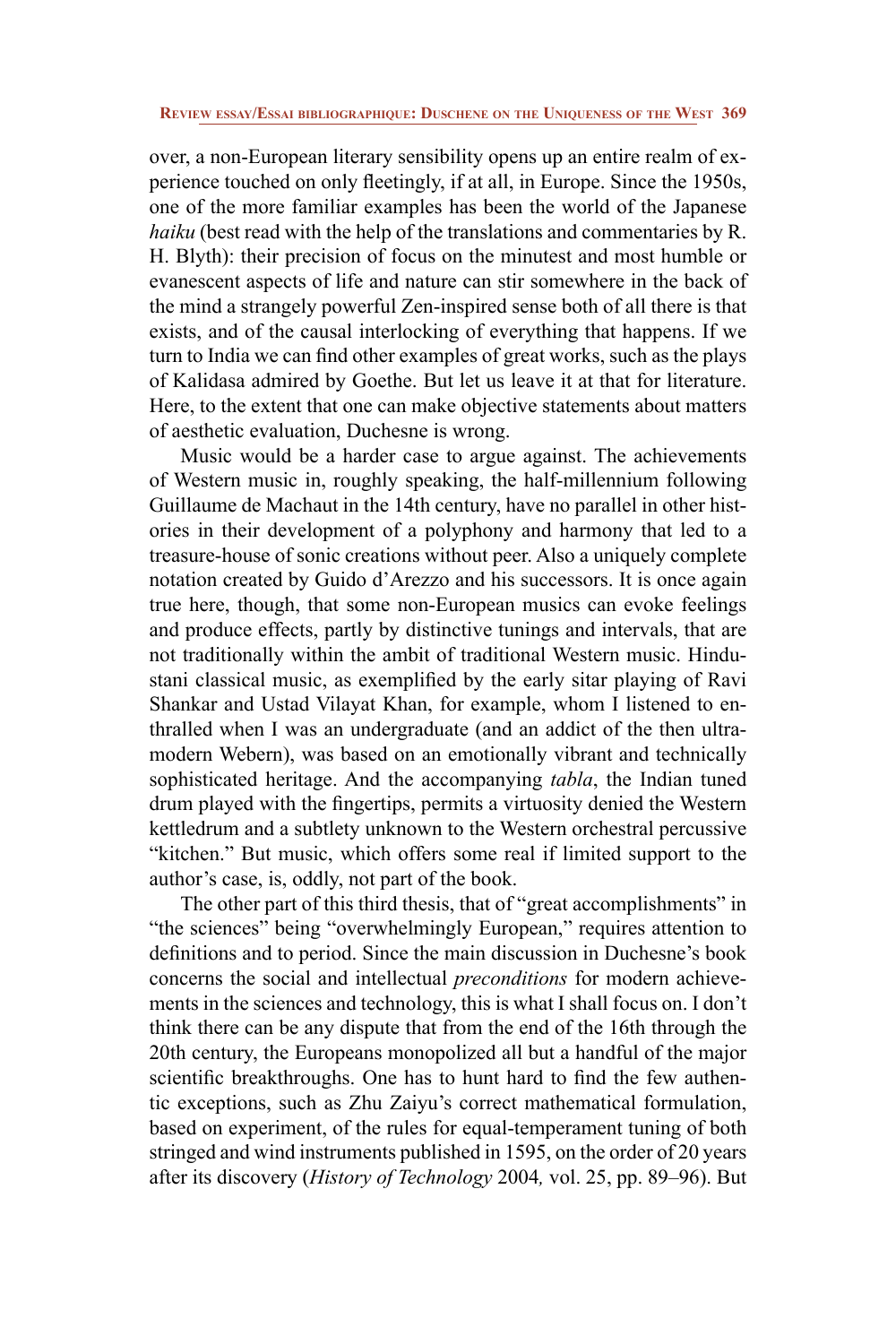their existence reminds us that only quite limited social and intellectual changes might have been necessary for this style of thinking to flourish.

If we include "technology," however, then the author's statement as applied to the world before about 1600 is a dangerous and potentially misleading exaggeration, though it would not do to undervalue Graeco-Hellenistic and Roman engineering innovations and capacities. But medieval and late-imperial China on its own can offer some of the premodern world's greatest hydraulic engineering, including the various Grand Canals, and possibly the introduction of the earliest largescale standardized mass production. Under the Northern Song dynasty a thousand years ago, the Chinese state was turning out 16.5 million iron arrowheads a year by means of multiple moulding. (Yoshida 1967:230). The example of Chinese water-powered multispindle spinning and silktwisting has already been mentioned. In the matter of routine practical mathematical manipulations, medieval China, with its long-established decimal-place notation and its skill in handling fractions of any kind, was also clearly ahead of Europe at that time (Chemla and Guo 2004). It was only at the very summit that the Hellenistic world rose briefly for a time above all premodern others. To put it oversimply but dramatically, not only was there was no equivalent of Archimedes anywhere else in the world, there was also no counterpart to the Antikythera mechanism, of perhaps circa 100 BCE, that complex hand-operated multi-cogwheel calculator for determining the occurrence of eclipses (for introductions, see Netz 2007 and Marchant 2008). But Archimedes is nowhere mentioned by Duchesne, at least to judge by my memory and his index.

 The fourth thesis is that "the development of a liberal-democratic culture was an indispensable component of the rise of the West." This touches on what is probably an important aspect of the truth, but one that needs to be set in context. A strong case has been made by Jean Baechler (1985, 1994) that the tendency towards a democratic form of power relations had deep historical roots in virtually *all* early or simple societies, and that this in general became diminished and then virtually extinguished during more recent historical times by the pressures on the internal arrangement of social systems by the demands of survival and success in the nearly permanent organized warfare between polities that became endemic in developed human societies. One can, incidentally, find a similar resistance to authoritarian rule described by Pierre Clastres (1987 [1974]) for certain of the Amazonian Indians, though the techniques were almost completely different apart from a partial parallel to the Roman *dictator* in the war chief whose writ ceased to run the moment a war was over. Baechler (1994: 107, 160) sees what he calls the enduring "oligo-polar" nature of the fragmented European state system, which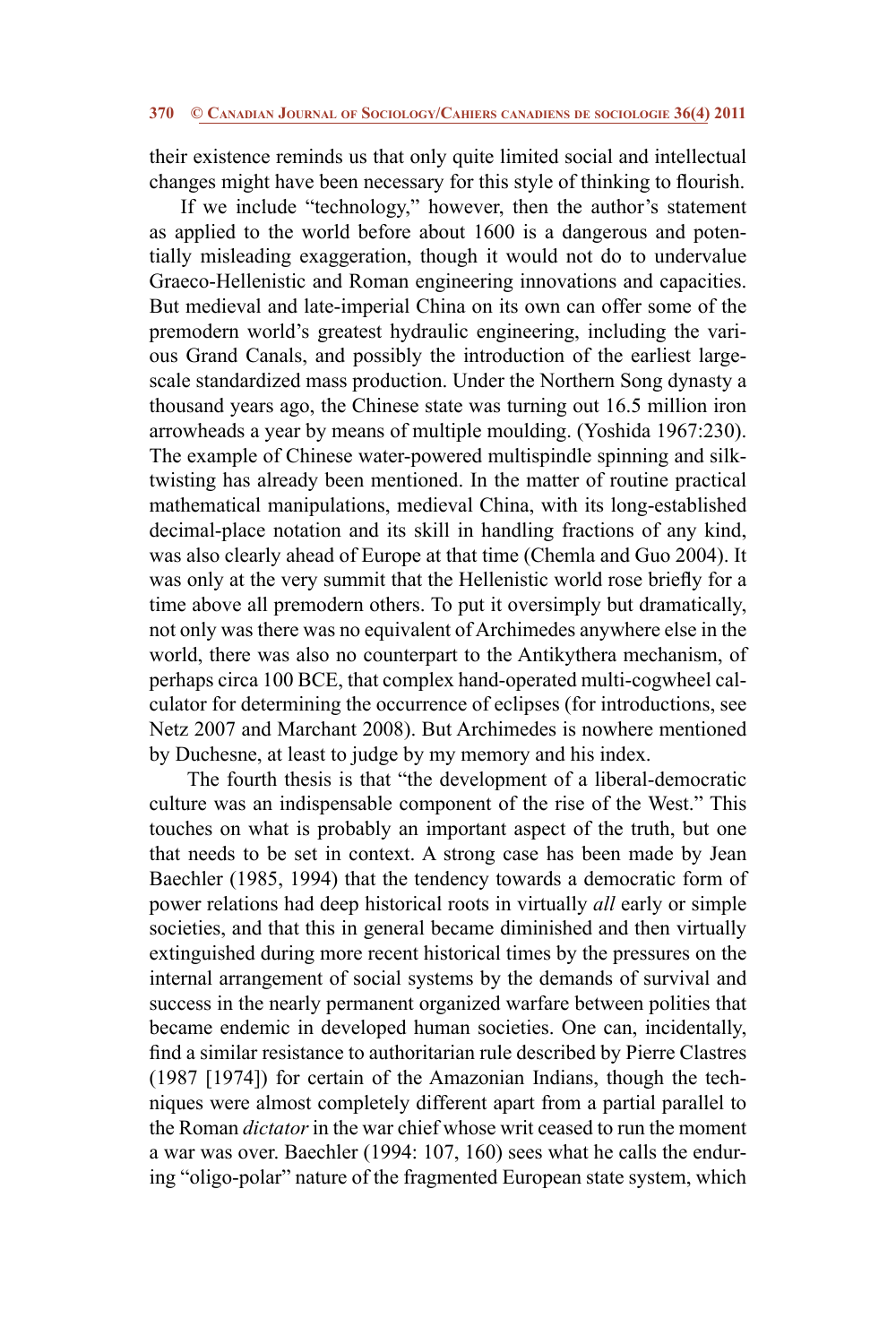was in some respects an accidental outcome, as the key factor in making possible what he terms the "reinvention of democracy" in the later 16th century. Or as he put it in the title of a chapter of another book (Baechler 2002: ch. 6), the key factor was "the missing empire of Europe" (*l'empire européen introuvé*), the unification that *would* have occurred had the subcontinent followed the general human pattern, whereas it didn't. His full argument is more complex, and I am not entirely won over by it, but it links interestingly with Duchesne's last thesis, as we shall see shortly. It is, to oversimplify, that the strong surviving western European aristocracies played a vital role in resisting trends towards absolutism, so keeping a space open for eventual new democratic developments. If it is granted that this exceptional capacity of early modern Europe to retain, even if in fact with great difficulty, a significant measure of democracy was at least made possible by continuing disunity, then what we are in effect talking about is this: the internal effects of *conjunctures* affecting the *external* relations between polities. Above all, why empires cannot be indefinitely ruled successfully by democratic structures, even backed by an aristocracy (Baechler 1994:188). We are not, in other words**,** looking at *almost innate cultural predispositions*, which is whither Duchesne's argument seems implicitly to lead us. The temptation to long-term explanations in terms of predispositions is something that nonetheless has a brief but noteworthy presence in Baechler with his resort to an essentially *Indo-European* kind of peasantry, as he puts it, as the key component of the evolution toward early modern democracy (Baechler 1994:165), notwithstanding the greater part of a millennium of serfdom, which of course kept its grip longer still in East Europe and, above all, in the Tsarist Empire. This is a tricky view to sustain convincingly; and I would personally reserve judgment in its regard. But it is an interesting convergence between the two writers. How far Baechler is right in thinking that this democratic element was *essential* for the development of modern science and modern capitalism, perhaps by keeping open social space for a greater freedom of thinking and of action, is another — very interesting — question, whose answer is far from certain, and which must be left for discussion some other time. It is reasonable for the moment to assume that, on the whole, it at least *helped*. What I find strange in this part of *The Uniqueness of the West* is the absence of any explicit engagement with Baechler's work, so magisterial at its best and so immediately relevant to so much of what Duchesne is discussing.

The fifth thesis is original and Nietzschean in flavour; and I suspect many readers will find it outrageous. But it can provoke one into thinking hard, which is no bad thing. It is that the West's "creativity and libertarian spirit" originated in "the aristocratic warlike culture of Indo-European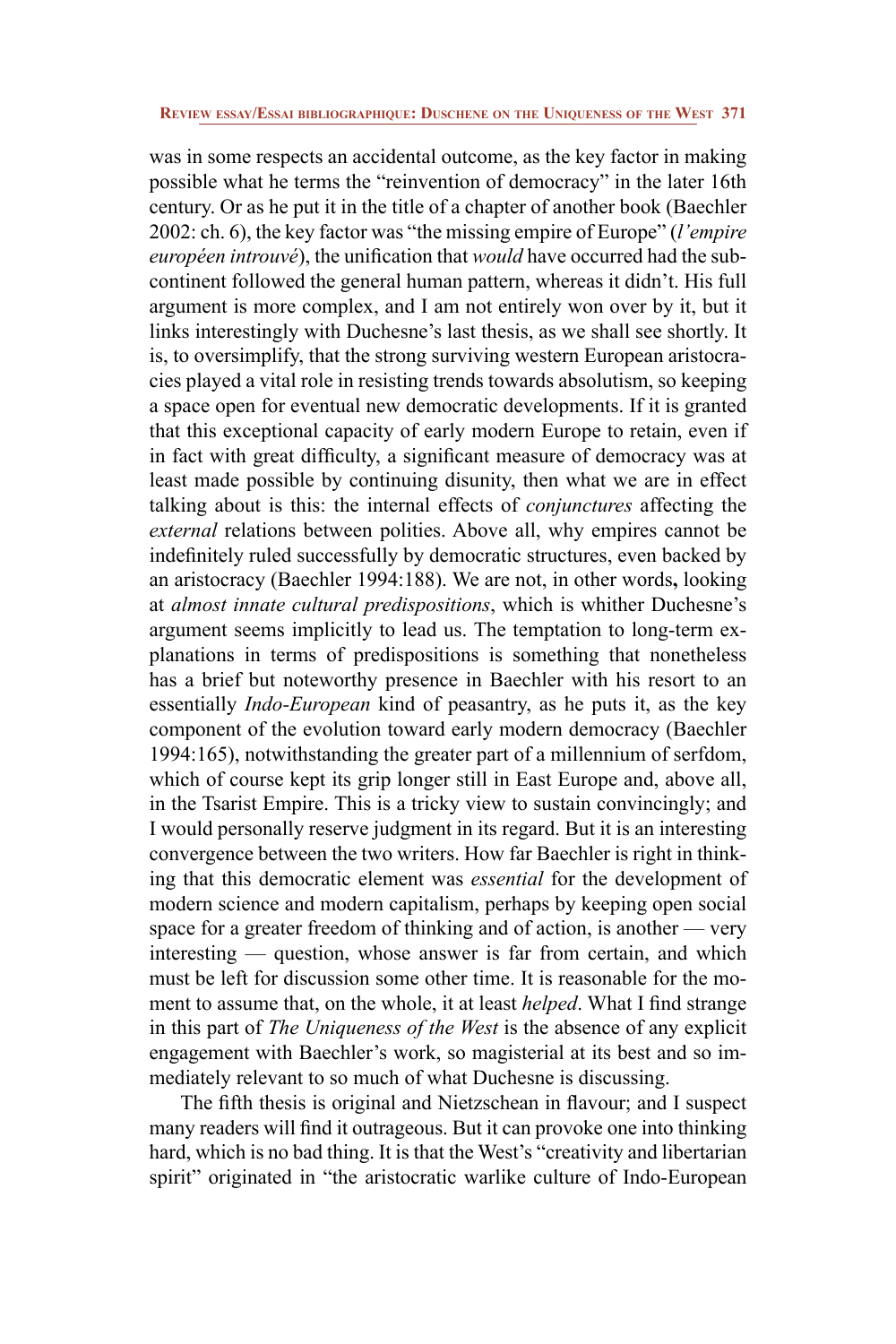speakers," who were "governed by a spirit of aristocratic egalitarianism." The "primordial basis for Western uniqueness," Duchesne tells us, "lay in the ethos of individualism and strife" (p. x). The highest ideal in life was "the attainment of honorable prestige through the performance of heroic deeds." One's first reaction to this is to ask why, if this was so, were the invigorating effects not equally in evidence in the northern part of the Indian subcontinent, where speakers of one of the oldest great Indo-European tongues, namely Sanskrit, arrived and settled? Arjuna's troubled heart and sense of duty as he faces battle in the *Bhagavad-Gîtâ* are hardly those of Beowulf! This question about cause and effect seems not to have been noticed by the author, but it is a fair one. He might (but doesn't) argue that the perpetuation here of the creative stimulus required intermittent reinjections of reinvigorating barbarism, as proposed for Europe on p. 462, and that these were missing in South Asia. The Chinese specialist will counter that during the Sui dynasty in the late 6th century under which China was reunified, and the Tang that followed it, China may have experienced something not so dissimilar, both dynasties being racial and cultural syntheses of the Chinese and the Xianbi, a warlike Mongol-Turkish people.

A second question, which he *has* noticed, and which he discusses on and off through a subsection of the book (pp. 410–418) is, "Does not Gilgamesh, the principal figure of the oldest epic of which we have a record, even if only an incomplete collection of fragments in several different linguistic and cultural layers, have most of these fame-besotted heroic characteristics?" Duchesne is adamantly opposed to any parallels with the *Iliad* or *Beowulf* being found to affirm such a view, but it seems to me that there are numerous significant elements in common, even if it would clearly be mistaken to claim anything like a point-by-point similarity. Moreover, the surviving handful of early Sumerian stories often differ considerably in this regard from the later master-narrative in Akkadian. Interestingly, in the earliest of all, Bilgames (as he was named in Sumerian) appears as both as the guardian of his people, with two almost-equal heroes — his bodyguard and Enkidu — at his side, in a world where honour requires that debts of honour be paid: thus, in recompense for the kindness of the king of the rival city of Kish to him when he was young, he sets the latter free when he has defeated him in battle **(**Andrew George 1999: 143–148). In the Akkadian canonical version, consider how Gilgamesh and Enkidu, here his equal comrade-in-arms, slay first Huwawa, a monster living in the cedar forests of the Lebanon, and then the Bull of Heaven sent against them at the request of the outraged goddess Ishtar. It is not unlike the killing of the man-devouring Grendel and his mother, and later of the serpent-dragon, by Beowulf. Consider, too, what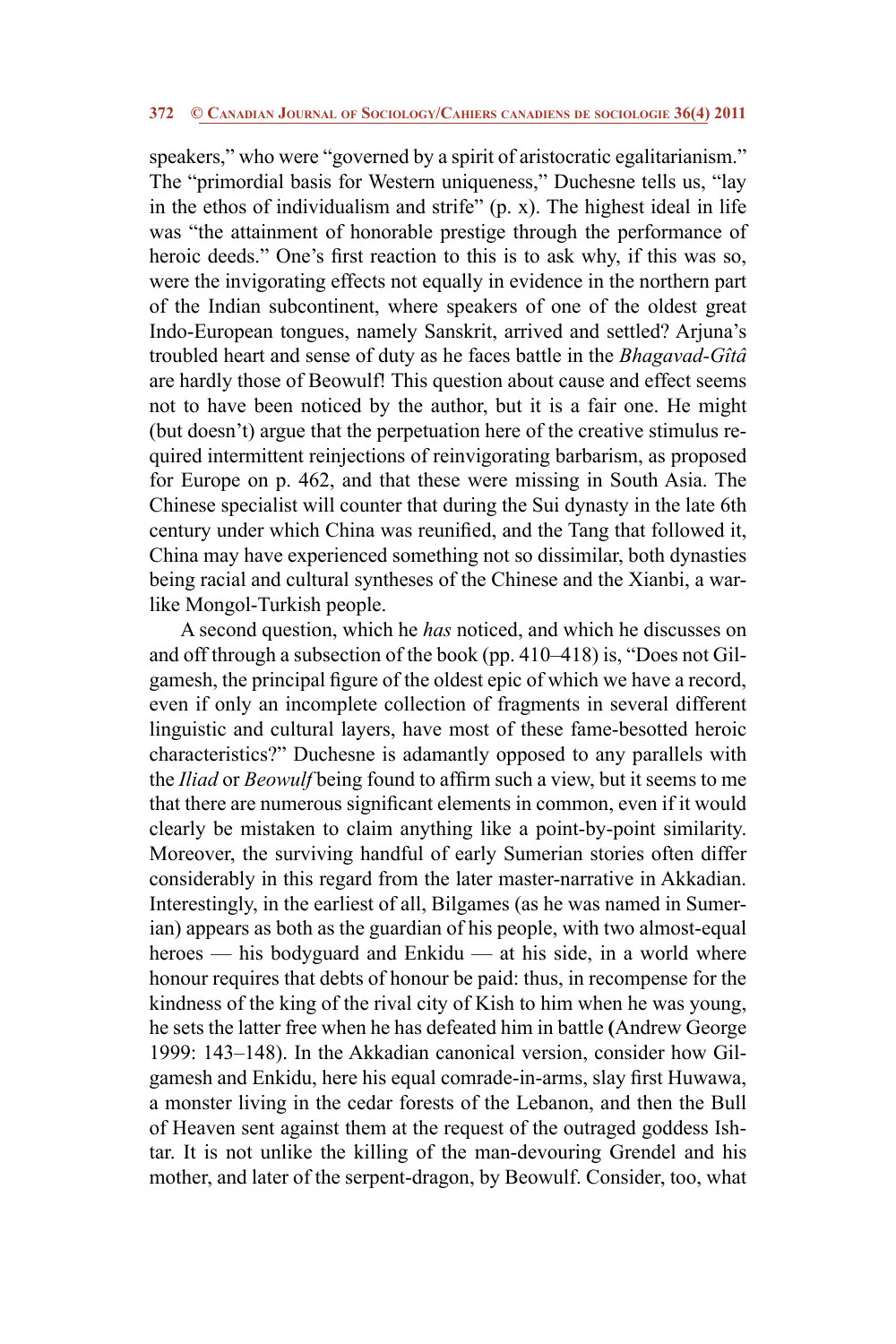Gilgamesh says to his companion when the latter is fearful of attacking Huwawa: that fame is the only way that a hero can defeat death. And he exults that he is "the most splendid among heroes" (Speiser in Pritchard 1958:51, 55). Beowulf takes the same view as the king of Uruk: our lives all inevitably end, and achieving glory before death is the best a warrior can hope for. Competition for postmortem renown is also a familiar feature in *Beowulf*, especially as embodied in the grudging Unferth, who dislikes the great hero for having performed deeds surpassing his own (Porter 1975: lines 1384-89 and 499 et seq. respectively).

Duchesne's dismissal of the deep similarities of such sentiments thus overlooks some recent work. His characterization of Gilgamesh as a "despot" as opposed to the ideal ruler who should be a shepherd to his people is too simple, though some passages in the canonical version certainly support it. Above all he does not note that in the Sumerian tale referred to above, before deciding to defend Uruk against Kish, Gilgamesh *consulted* with the elders, and then, finding them too timid for his taste, *consulted* the younger men, who supported resistance (George 1999:143–146). He of course went with the latter.

I have dwelt on these two epics a moment, though without beginning to unravel even a tithe of their complexities, because establishing the uniqueness of the Indo-European spirit of the warrior-aristocrat is crucial to Duchesne's argument for this fifth point. If it crumbles, his argument for *uniqueness* crumbles. And in fact it is my view that, as it stands, what he says in this regard is mostly less than convincing. This does not mean that he has identified a point without interest or importance. Was there a distinctive Indo-European legacy still at work several millennia later as at least one strand in an ever more complicated cultural tapestry?

The five-point summary does not cover the last chapter. This is entitled "The emergence of the self," in which it is implied that this was a distinctively western phenomenon. It opens with various themes, swiftly stated, that call out for proper definitions of key terms; but they do not get them. Western aristocrats, he says, referring to Hegel's *Phenomenology of Mind* [or *Spirit*], were "the historical agents in whom 'self-consciousness' was able for the 'first' time to make its appearance" (p. 429). Likewise, he seems to agree with Hegel that "only the European continent saw the development of freedom" (p. 431). The Indo-European aristocrats awakened a sense of "human 'inwardness'," thereby "leading to the discovery of the mind," and "the unique evolution of a Western self" (p. 431). The views of the contributors to *The Category of the Person* (Carrithers, Collins, and Lukes 1985), an anthology focused on the work of Marcel Mauss, differed widely on such points, but I provided evidence in my own chapter on China that in antiquity and medieval times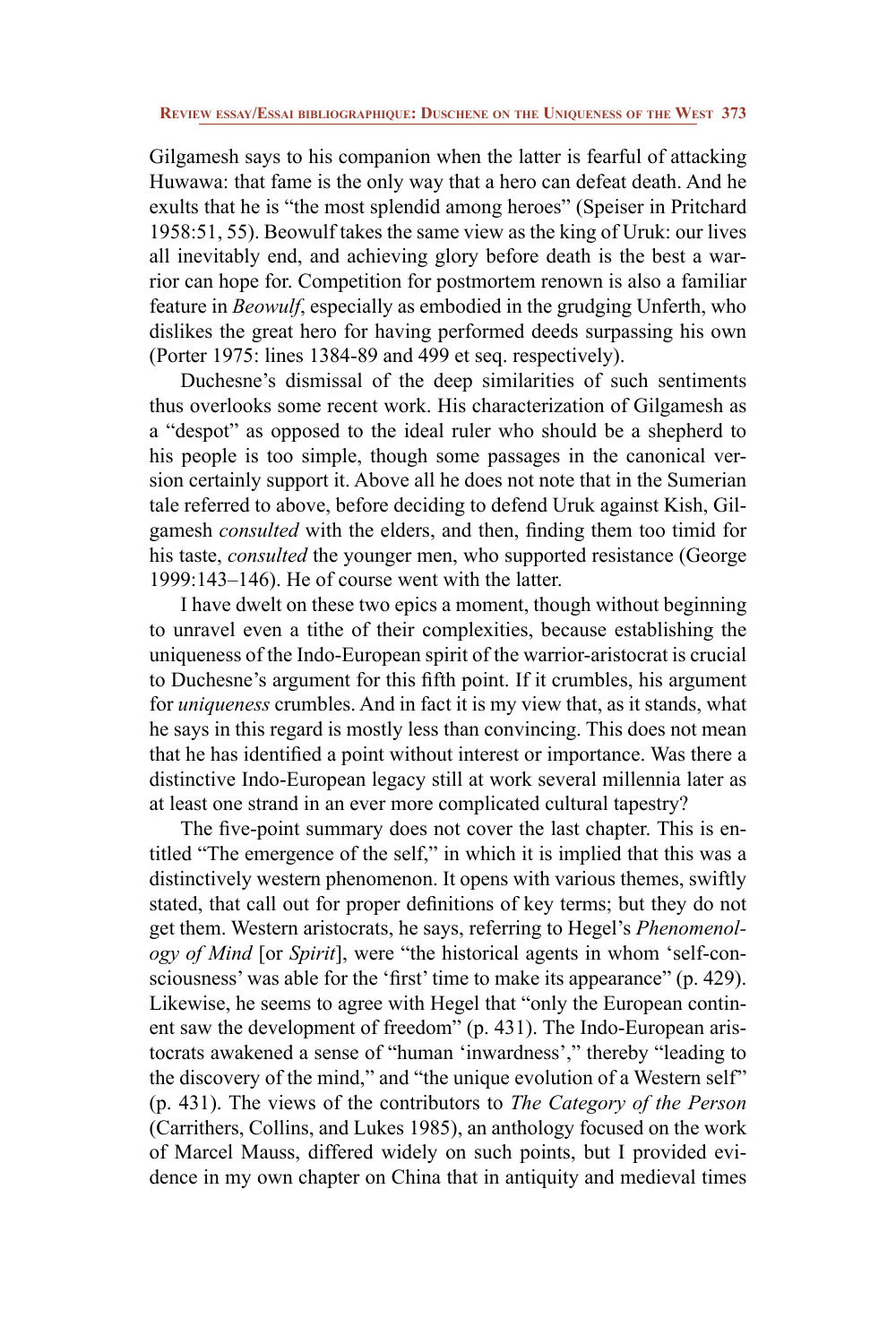one can find celebrated cases of the human actor (*personne*) conceived of as an independent entity. Examples from the later pre-imperial period are the radical philosophical individualist Yang Zhu, and the great poet Qu Yuan whose *Encountering Sorrow* expresses a searing sense of personal isolation. Even in one of the oldest classics, the *Book of Odes*, one can find a lament by a deserted wife that reveals the speaker as having a clear vision of herself as a relatively coherent, enduring, and self-contained entity that makes decisions, carries responsibilities, is possessed of feelings, and has, in general, a fate, a fortune, and a history (No. 58 in Karlgren 1950). Rather later than this, in the historical *Commentary of Zuo*, referring to an event in 6th century BCE, we find that the mother of a former ruler who is defending herself against accusations has a sharp sense of herself as a locus of decision making and as struggling with a life that is partly predetermined, partly the consequences of her own choices. As regards "freedom," the medieval Chinese had something of a tripartite system: noble (*gui*), free (*liang*), and servile or mean (*jian*). We have documents from the 8th century CE describing and confirming manumission from the third to the second category that are at times lyrical in their phraseology:

We have heard that when slaves are released to be free persons the mountains of felicity rise up high, and that when free persons are crushed down into servile status there is hatred deep as hell. When the fish who has been in captivity sees the open sea, he skims upon the waves. When the breath of spring touches the sleeping willow tree, it stretches aloft. Let what should be done now be done. (Elvin 1973:74)

Duchesne may feel that this was a different sort of freedom from that in the West, but he does not present any arguments to this effect, and it seems that in this area he has simply not done his non-European homework. As to the concept of "mind" in historical times, this leads to serious and difficult questions of definition, but it seems undeniable that once Buddhism had spread from its Indian home and established itself in China not long after the turn of the eras, religious-philosophical discussions of the relation of mental processes to reality gradually became widespread. Thus a basic theme associated with the Huayan school around the 6th century CE was that the world of apparent objects is "created by the objects in one's own mind" (Carrithers et al. 1985: 171). The remainder of this final chapter is a long discussion of various aspects of Western feudalism not systematically linked to the theme of European uniqueness, but often interesting in its own right.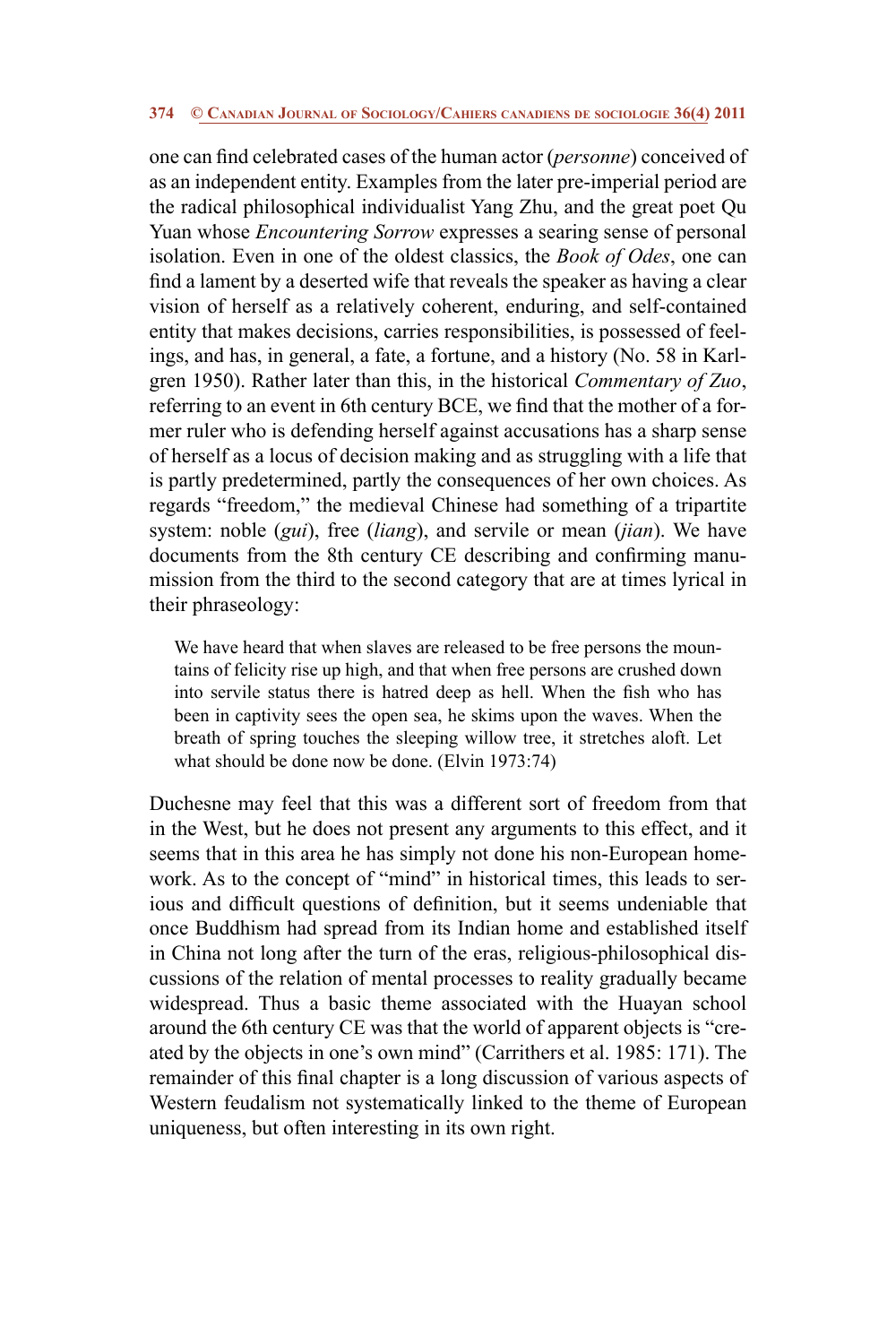The foregoing account omits many important themes and arguments. I can also imagine the author arguing back against at least some of the criticisms that I have made, using the disclaimers on his page 177:

Affirming the uniqueness of Western civilization in no way implies the idea that Europe can be viewed as a self-contained civilization. A major secret of European creativeness was precisely its multi-cultural inheritance and its wider geographical linkages with the peoples of the world.

The main trouble with this  $-$  at least as regards the middle ages  $$ is that *until the overseas expansion of Europe* after the late 15th century, the general proposition about its exceptionally wide linkages is untenable, especially during the period when Islam blocked most of its contacts with most of the rest of the Old World. As to its being exceptionally multicultural, the Indian subcontinent was also probably at almost all times more multicultural, with its extraordinary range of religions and ethnic groupings. One can definitely make a good case, though one more circumscribed than Duchesne allows, for the exceptional character of Europe during the last half of the second millennium CE, with modern science and its associated attitudes of mind, as the strategic core. For the really *longue durée* it doesn't work.

Mark Elvin

## **References**

- Amigues, Suzanne. 2010. *Théophraste. Recherches sur les plantes. À l'origine de la botanique.* Paris: Editions Belin. Illustrated version of her Greek and French bilingual text of 2003, *Les Belles Lettres*, Paris.
- Baechler, Jean. 1985. *Démocraties*. Paris: Calmann-Levy.
	- ——— 1994. *Précis de la démocratie*. Paris: Calmann-Levy / Éditions UNESCO. ——— 2002. *Esquisse d'une histoire universelle*. Paris: Fayard.
- Carrithers, Michael, Steven Collins, and Steven Lukes, eds. 1985. *The Category of the Person: Anthropology, Philosophy, History.* Cambridge: Cambridge University Press.
- Chemla, Karine and Guo Shuchun. 2004. *Les Neuf chapitres. Le classique mathématique de la Chinese ancienne et ses commentaires*. Paris: Dunod.
- Clastres, Pierre. 1987. *Society Against the State*. (trans). New York and Cambridge MA: Zone Books/MIT Press. Original version: *La société contre l'état*. 1974. Paris: Éditions de Minuit.
- Crombie, Alistair. 1994. *Styles of Scientific Thinking in the European Tradition. The History of Argument and Explanation Especially in the Mathematical and Biomedical Sciences and Arts.* 3 vols. London: Duckworth.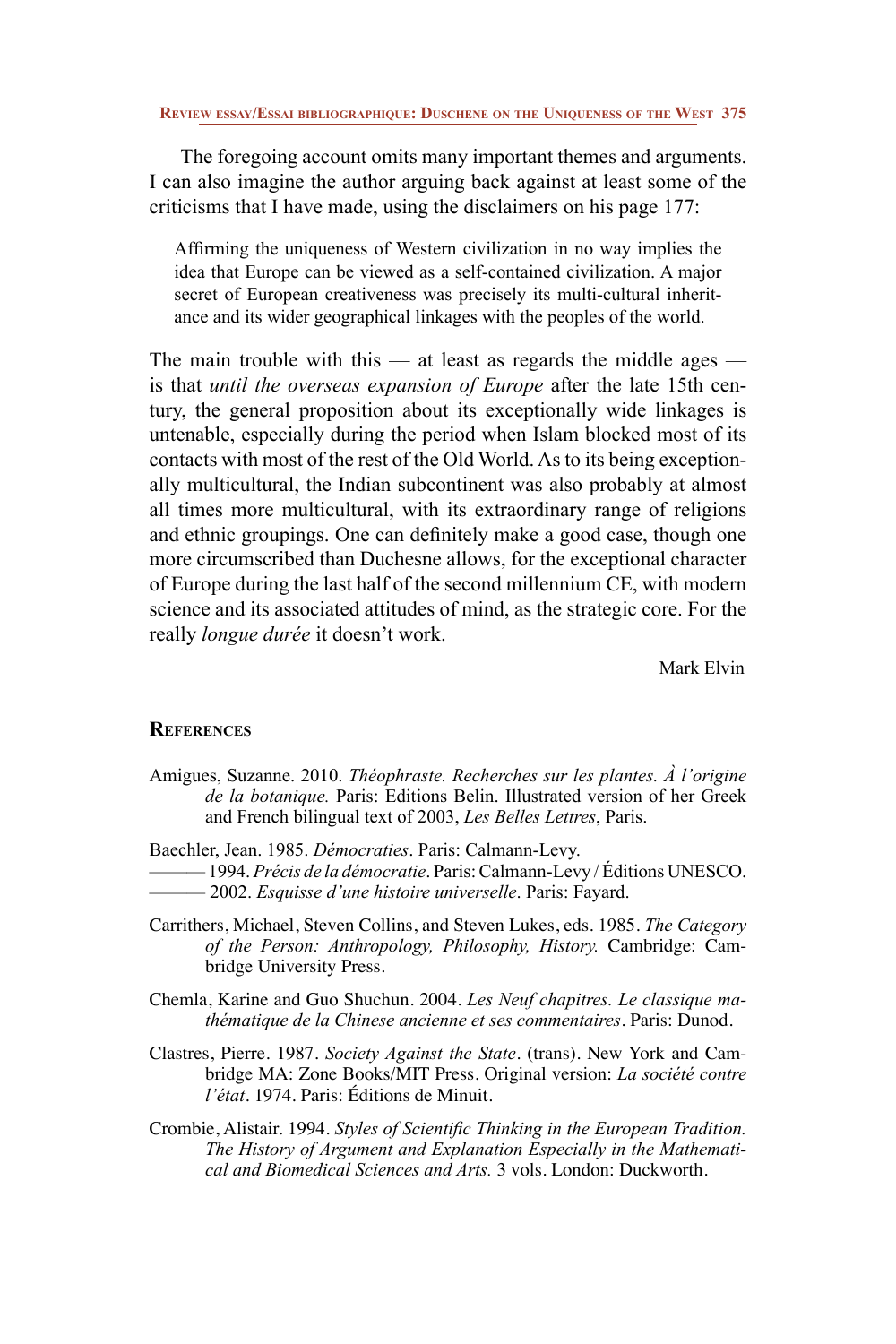- Elvin, M. and J. Fox. 2008. Local demographic variations in the lower Yangzi Valley during mid-Qing times. In T. Hirzel and N. Kim, eds., *Monies, Markets, and Finance in China and East Asia*. Berlin: Lit.
	- -2009. Marriages, births, and deaths in the lower Yangzi Valley during the later eighteenth century. In C. Hou, ed., *Windows on the Chinese World.* Lanham MD: Lexington.
- Elvin, Mark. 1973. *The Pattern of the Chinese Past*. Stanford, CA: Stanford University Press.
- ——— 1996. *Another History. Essays on China from a European Perspective*. Sydney: Wild Peony Press.
	- 2011. Linking the population dynamics of late-imperial and early modern times in China: Xiaoji (Hsiao-chi) township the Lower Yangzi Valley. Paper presented to the conference on Population in the Human Sciences: Concepts, Models, Evidence, Oxford, September 2011.
- Endrei, Walter. 1968. *L'évolution des techniques du filage et du tissage du moyen âge à la révolution industrielle.* Paris and The Hague: Mouton*.*
- *History of Technology*. 2004. Ed. Ian Inkster. Vol. 25. London: Thoemmes and The Institute of Historical Research.
- George, Andrew, trans. 1999. *The Epic of Gilgamesh*. London: Penguin.
- Karlgren, Bernhard. 1950. *The Book of Odes*. Stockholm: Museum of Far Eastern Antiquities. Bilingual text and translation.
- Marchant, Jo. 2008. *Decoding the Heavens. Solving the Mystery of the World's First Computer.* London: Windmill Books.
- Needham, Joseph, and colleagues. 1956 and continuing. *Science and Civilisation in China.* 7 structural volumes, mostly subdivided into separate operational volumes. Cambridge: Cambridge University Press.
- Netz, Reviel and William Noel. 2007. *The Archimedes Codex.* London: Orion Books.
- Porter, John, trans. 1975. *Beowulf.* [Before 1000 CE*.*]. *Anglo-Saxon Text with Modern English Parallel.* London: Pirate Press.
- Pritchard, James, ed., 1958. *The Ancient Near East. An Anthology of Texts and Pictures*. Princeton, NJ: Princeton University Press.
- Rosenthal, Franz, trans. 1958. *Ibn Khaldun. The Muqaddimah. An Introduction to History*. 3 vols. London: Routledge and Kegan Paul.
- Russo, Lucio. 2004. *The Forgotten Revolution. How Science Was Born in 300 BC and Why It Had to be Reborn*. Heidelberg: Springer.
- Vogel, Hans Ulrich and Günter Dux, eds. 2010. *Concepts of Nature. A Chinese-European Cross-Cultural Perspective.* Leiden: Brill.
- Yoshida, Mitsukuni. 1967. Military technology in the Song and Yuan. (in Japanese), in Yabuuchi Kiyoshi, ed., *Sô-Gen jidai no kagaku gijutsu shi (The Sciences and Technology in the Song and Yuan Periods).* Kyoto: Kyoto University Research Centre for the Human Sciences.